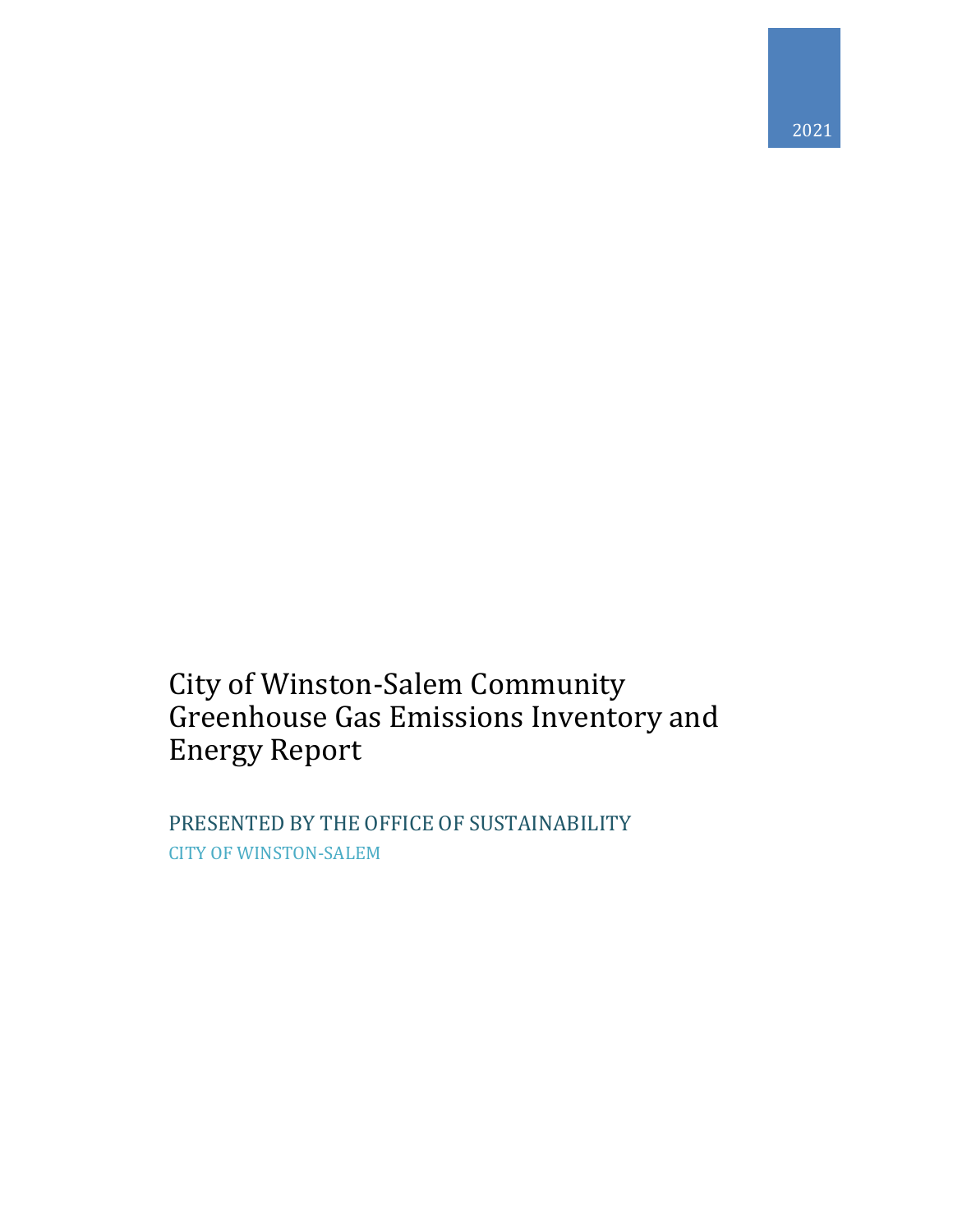In 2008, the City of Winston-Salem released the Local Government Action Plan and Greenhouse Gas Emissions Inventory. This plan included analysis of the greenhouse gas emissions in the Winston-Salem community. Since that report, there has not been another study continuing the work of benchmarking and analyzing greenhouse gas (GHG) emissions at a community scale.

Based on recent commitments from the local, state, and federal governments, it is important to track greenhouse gas emission changes at the community scale among different sectors. By tracking and benchmarking the level of emissions, the city will be able to set more informed reduction goals in the future and measure the impact of actions taken.

While this report covers many sources of community greenhouse gas emissions, this information is not fully comparable to peer cities' community GHG inventories due to the lack of consistency in protocols and data sources used to calculate emissions.

This report is meant as an informal summary of GHG emissions produced in the Winston-Salem community in order to identify where and how mitigation and adaptation actions are implemented to be most effective.

## <span id="page-1-0"></span>Background Information

Tracking greenhouse gases is an important practice for local governments to undertake. Measuring these emissions allows the city to better understand which sectors would most benefit from reduction efforts.

The following report utilizes data provided at the community level from sources that include North Carolina Southern Energy Association, Duke Energy, Google Environmental Insights Explorer Tool and the Winston-Salem/Forsyth County Utilities Department. Sectors analyzed include commercial and residential buildings and transportation emissions, emissions from wastewater treatment operations, landfill emissions, and emissions reductions opportunities through renewable energy systems.

All calculations were completed within the US Environmental Protection Agency (EPA) Local GHG Inventory Community Module Tool. According to the tool, the analysis provided is "designed to help cities evaluate and estimate greenhouse gas emissions within their communities."

While this report is created to build on the 2008 GHG Inventory and Local Action Plan, it does not consider industrial emissions, as this data was not as readily available as that from the residential, commercial and transportation sectors.

The data used in this report are from the most recent available years, which may be different depending on sector. When 2020 data was available, it is important to note that effects of COVID-19 pandemic and safer at home orders could have impacted overall emissions and caused inconsistencies and should therefore not be used as a baseline year. Because of these restrictions, the transportation sector saw the biggest changes. Worldwide emissions reductions from 2020 are estimated to be as large as 7%, significantly larger than the 1.2% reduction during the late 2000s financial crisis.

However, even with the potential decrease in emissions from 2020 worldwide, it will not be enough to avoid a temperature rise well over the 1.5-2-degree Celsius target set by the Paris Agreement. The only way to capitalize on the emissions reduction from the past year it to maintain some of the low-carbon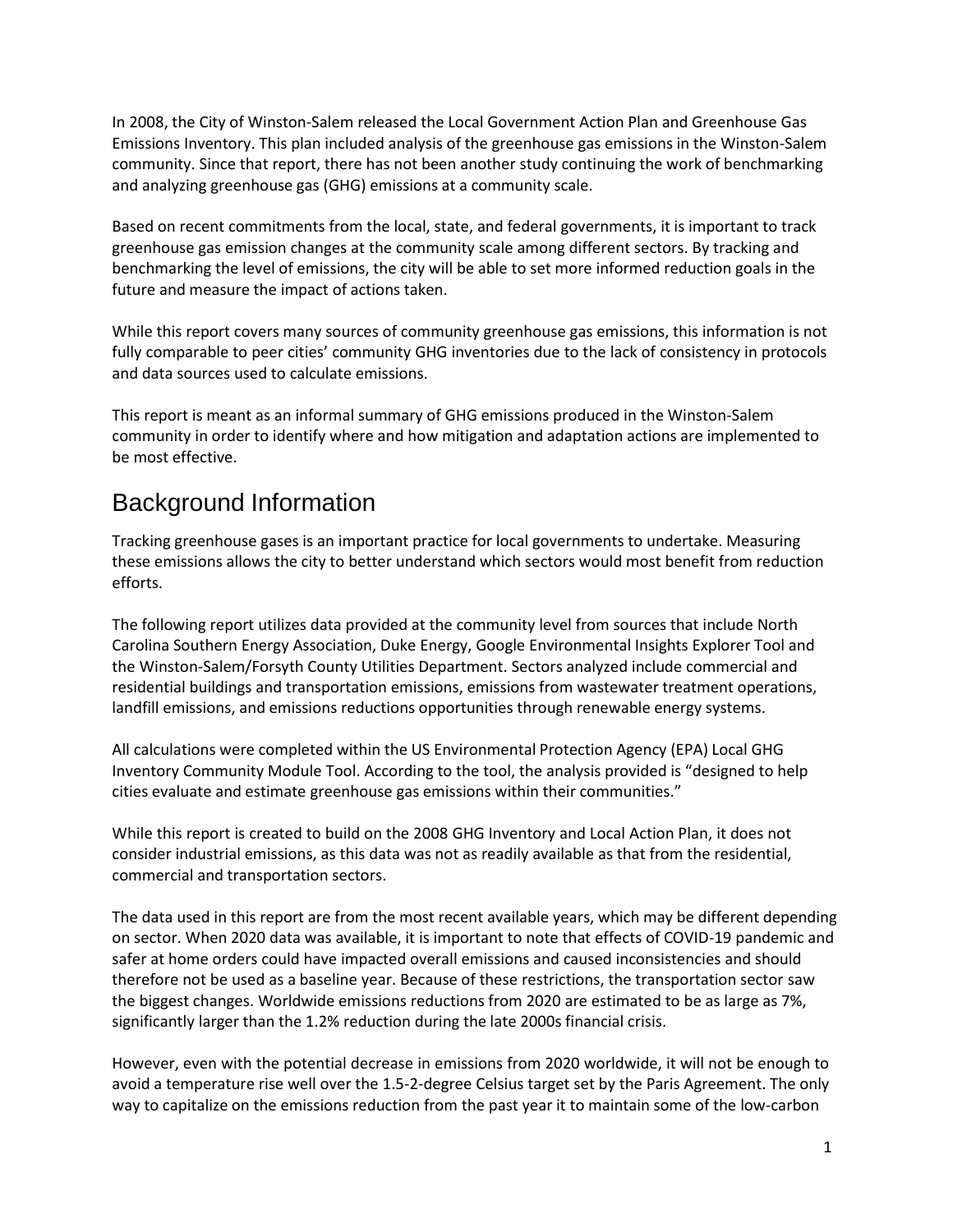solutions that came from the pandemic. These solutions will be explored more in each section of this report. $^1$ 

While most of the emissions measured and reported are carbon dioxide emissions, methane is another greenhouse gas that is important to measure due to the significant impact methane has on climate change based on its global warming potential. Even though carbon dioxide lasts longer in the atmosphere, the global warming potential from methane is 28 times more powerful than carbon dioxide on a 100-year timescale, and 80 times more powerful on a 20-year timescale<sup>2</sup>. So, while methane exacerbates effects of climate change to a higher degree than carbon dioxide, reducing these emissions would provide a more immediate impact as well.

The Winston-Salem/Forsyth County Utilities department measures methane production from the Archie Elledge wastewater process and the Hanes Mill landfill. The department also employs methane capture that allows that gas to be used in the respective facilities, greatly reducing the amount of gas released into the atmosphere.

Where emissions are measured in methane, the EPA Local GHG tool converted those emissions into a carbon dioxide equivalent, making those emissions more comparable to direct carbon dioxide emissions from other sectors.

<sup>1</sup> [https://www.unep.org/news-and-stories/press-release/united-science-report-climate-change-has-not-stopped](https://www.unep.org/news-and-stories/press-release/united-science-report-climate-change-has-not-stopped-covid19)[covid19](https://www.unep.org/news-and-stories/press-release/united-science-report-climate-change-has-not-stopped-covid19)

<sup>2</sup> <https://www.nationalgeographic.com/environment/article/methane>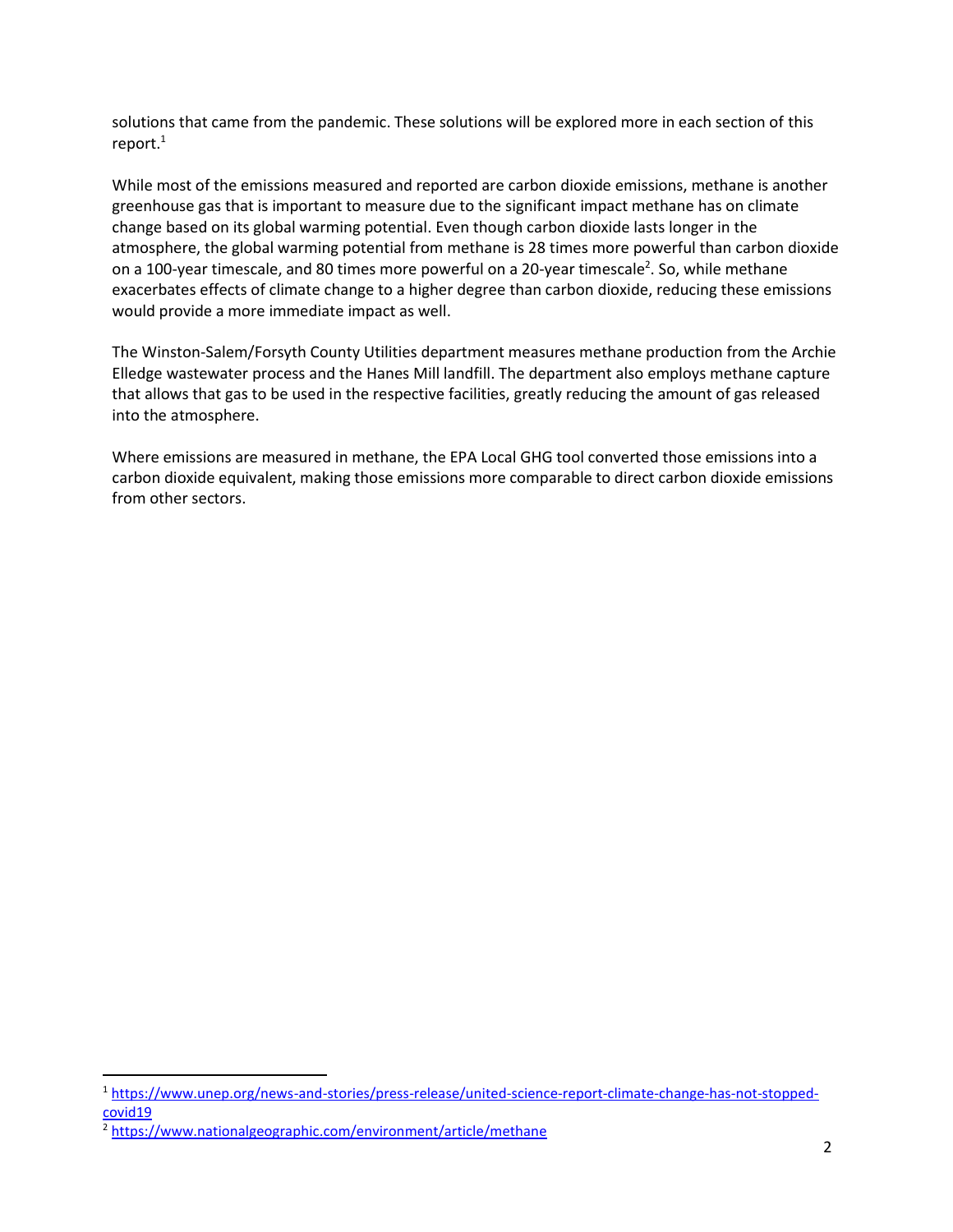## Contents

| 1. |
|----|
| 2. |
|    |
|    |
| 3. |
|    |
|    |
| 4. |
|    |
|    |
| 5. |
|    |
| 6. |
|    |
|    |
|    |
| 7. |
|    |
|    |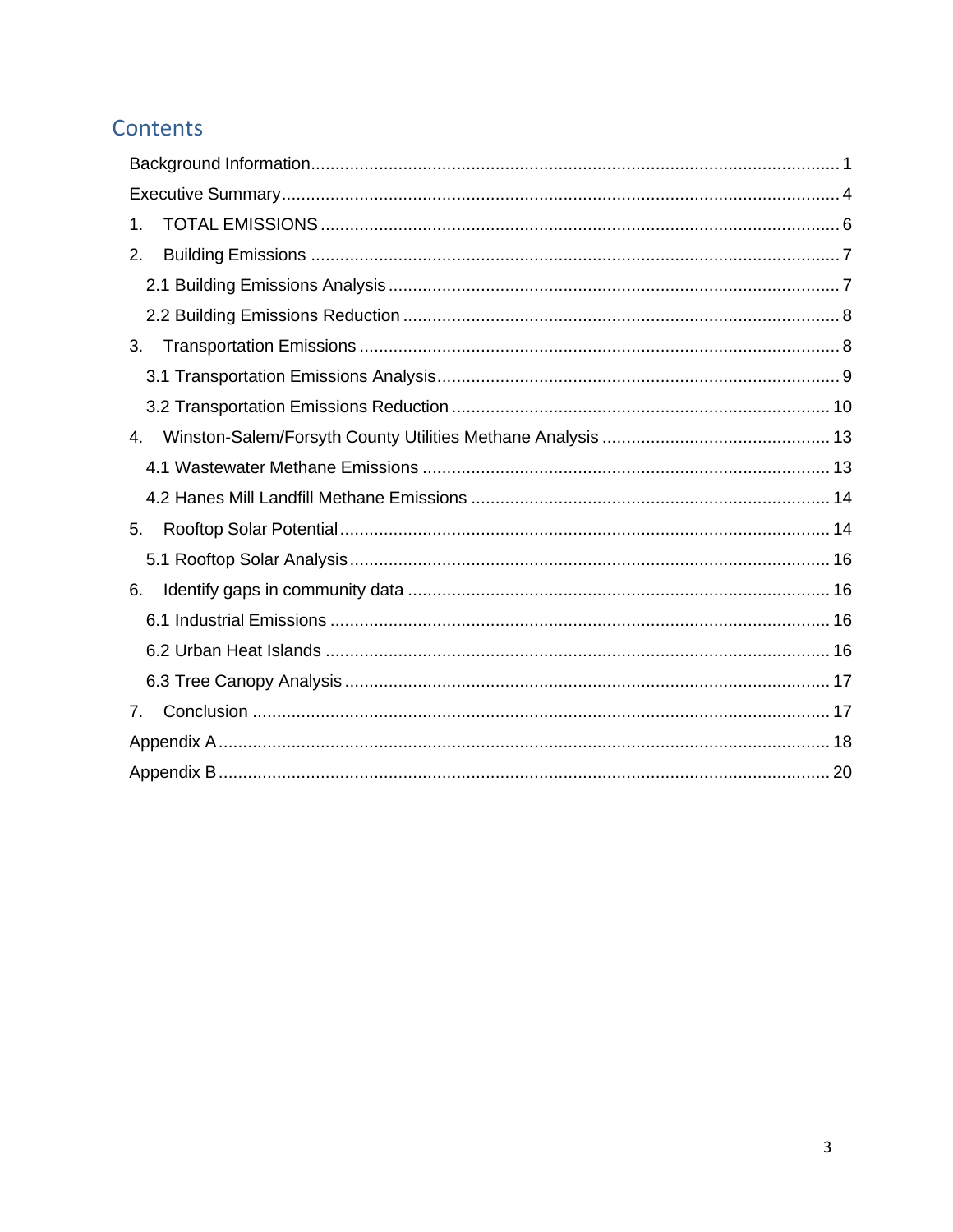## <span id="page-4-0"></span>Executive Summary

This report accounts for a significant amount of greenhouse gas (GHG) emissions occurring within the City of Winston-Salem community. The data focuses on carbon dioxide and methane emissions, two of the most potent greenhouse gases. Those GHGs come from several sectors within the community including the building and transportation sectors, and Utilities' wastewater and landfill operations.

To calculate total emissions, the Office of Sustainability used the US EPA Local GHG Inventory Tool Community Module. Based on calculations by this tool, gross emissions for the City of Winston-Salem total 3,410,639 metric tons of carbon dioxide equivalent emissions (MT  $CO<sub>2</sub>e$ ).





As seen in Figure 1 above, emissions from electricity consumption and transportation make up a significant amount of the total emissions, about two-thirds of the total.

Broken down in another way in Table 1, residential emissions make up 63% of total emissions. This is largely due to over 98% of total transportation emissions coming from the residential sector. Residential transportation considers in-boundary trips, as well as outbound and inbound trips.

|                                 | Total (MT CO2e) | <b>Percent of Total</b> |
|---------------------------------|-----------------|-------------------------|
| <b>RESIDENTIAL</b>              | 2,131,781.55    | 63%                     |
| <b>COMMERCIAL/INSTITUTIONAL</b> | 1,278,857.89    | 37%                     |
| <b>TOTAL</b>                    | 3,410,639.44    | 100%                    |

| Table 1: Community emissions by sector |  |  |  |  |  |  |  |
|----------------------------------------|--|--|--|--|--|--|--|
|----------------------------------------|--|--|--|--|--|--|--|

The largest contributor to commercial emissions is electricity use, especially when combined with natural gas and diesel use. It can be inferred that buildings, which are utilizing the energy from those sources, are therefore the likeliest sources of commercial emissions. Therefore, any efforts to reduce overall emissions would be most effective if targeted towards residential vehicle use and commercial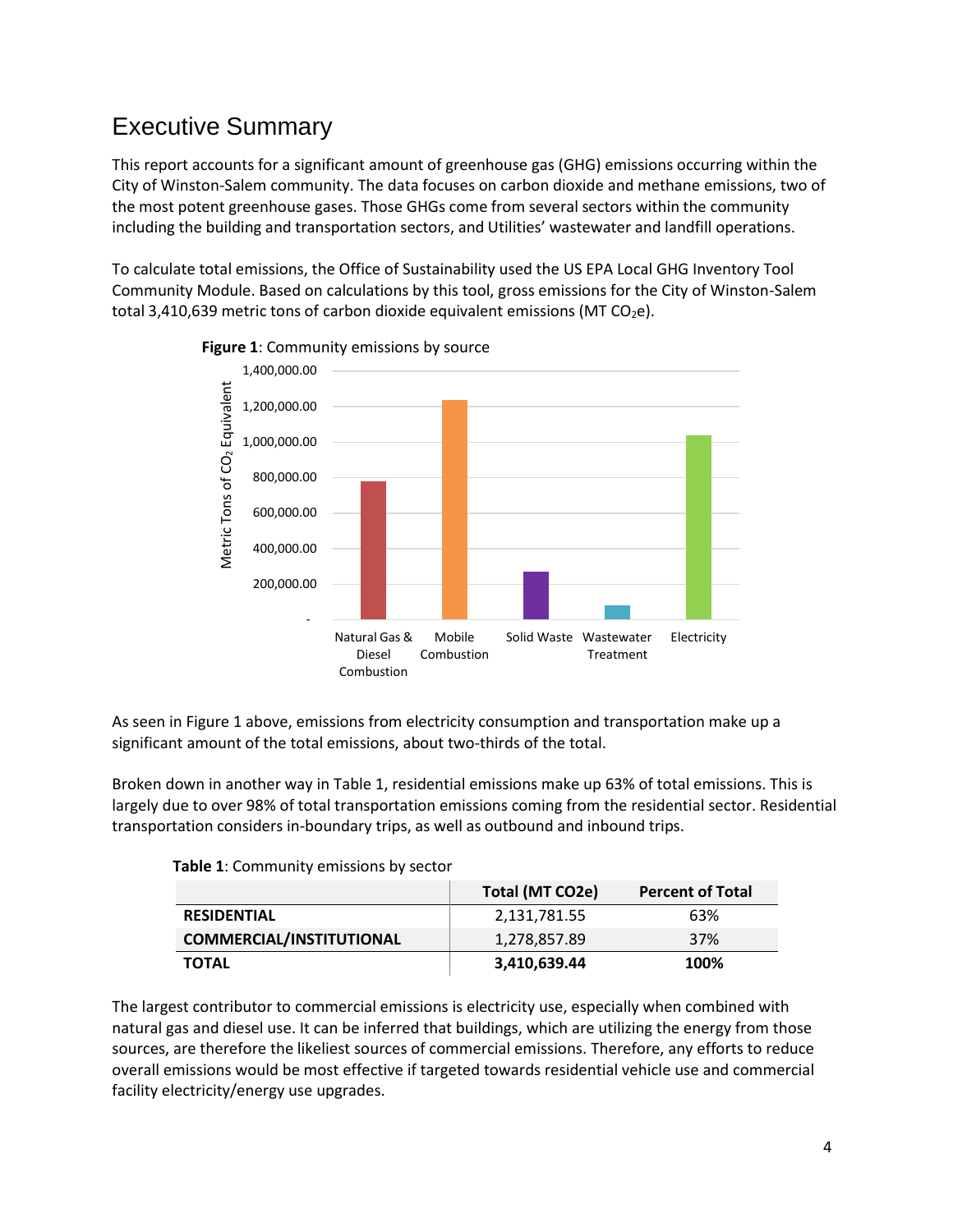To address the commercial building sector, incentives could be offered to encourage more energy efficiency standards to be met like those of the EnergyStar or LEED programs. When compared to Durham and Greensboro, Winston-Salem has the fewest number of energy efficient certified buildings by far with only 68, compared to Durham's 158 and Greensboro's 245.

To reduce emissions from residential transportation, one solution is to implement or maintain a car-free downtown pilot program. A car-free downtown pilot program was started in Winston-Salem in 2020 in response to the COVID19 pandemic slowing economic activity in the Central Business District (CBD). The pilot programs are the Streatery and Shoppery events put on in cooperation with the Downtown Winston-Salem Partnership. While the main effort was to drive more business to downtown restaurants and retailers, limiting vehicle activity also meant reduced emissions in the CBD area. If this program was implemented in permanence, it could serve as a solution for reducing emissions in these areas, which would be especially important for the predicted population growth in the area from the residential developments by reducing air pollution in one of the most dense areas of the city.

Installing electric vehicle charging stations for public use is another solution that could lead to emissions reductions in the residential transportation sector. In Forsyth County, there were 98 new EV registrations in 2019 and 118 new EV registrations in 2020. With a total of 368 registered EVs in Forsyth County as of December 2020, the demand for public charging stations will grow as well. The city could incentivize businesses to install charging stations on their property as well as install more EV charging stations on city property as well to be used by the public.

A final solution presented in this report that would apply to both residential and commercial property is installing more renewable energy systems, such as solar PV on homes and buildings. Duke Energy currently offers rebates for residential and commercial properties installing solar PV onsite, which acts as an incentive to encourage more installations. If the full potential of solar PV was recognized, enough emissions would be prevented to almost offset those emissions completely from community electricity use.

With the residential and commercial emissions sources identified, there are also gaps in the data. One such gap is in the omission of industrial sector emissions. These emissions are not as readily available as those from the other sectors considered in this study, and solutions needed to reduce those emissions are more complicated when compared to the other sectors included in this report. Another gap is a complete and detailed study of any heat islands or areas within the community more susceptible to higher emissions and higher temperatures due to increased development and less tree canopy. Finally, a gap exists that identifies locations and capacity of any carbon sinks that may exist in the community and reduce overall emissions.

If the City of Winston-Salem is to set any further reduction goals or keep in line with those set by the state and federal governments, benchmarking community emissions data will be vital in tracking any local changes or impacts. This report will represent the baseline study of the various emissions sources and sectors and can be built upon as current data gaps get filled in.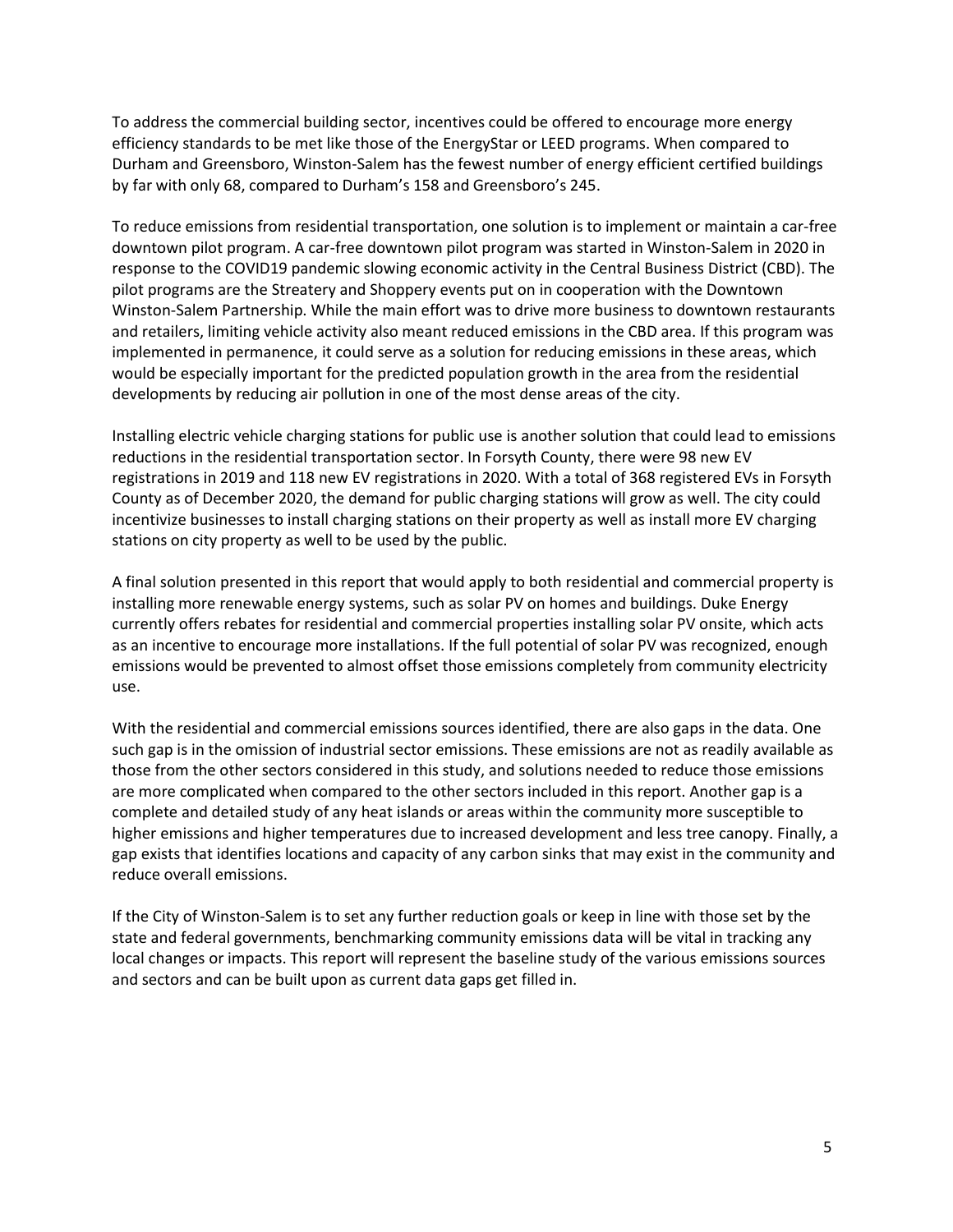# <span id="page-6-0"></span>1. TOTAL EMISSIONS

According to the data presented in Table 2 and figure 2, the biggest source of emissions within the community come from electricity use and mobile combustion (transportation). This is consistent with the state and national trends of those sources accounting for a significant portion of total emissions. Combined, these sources account for two-thirds of total Winston-Salem emissions, or 2,275,160 MT CO<sub>2</sub>e.

| <b>SOURCE</b>                                        | CO <sub>2</sub>          | <b>METHANE (CH4)</b> | <b>N2O</b>               | <b>TOTAL MT CO2E</b> | % OF TOTAL |
|------------------------------------------------------|--------------------------|----------------------|--------------------------|----------------------|------------|
| <b>NATURAL GAS &amp;</b><br><b>DIESEL COMBUSTION</b> | 781,451                  | 97.6                 | 5.1                      | 781,553              | 22.92%     |
| <b>MOBILE COMBUSTION</b>                             | 1,228,082                | 2,882                | 7,563                    | 1,238,528            | 36.31%     |
| <b>SOLID WASTE</b>                                   |                          | 271,253              | $\overline{\phantom{a}}$ | 271,253              | 7.95%      |
| <b>WASTEWATER</b><br><b>TREATMENT</b>                | $\overline{\phantom{a}}$ | 82,673               | $\overline{\phantom{a}}$ | 82,673               | 2.42%      |
| <b>ELECTRICITY</b>                                   | 1,030,591                | 2,322                | 3,718                    | 1,036,632            | 30.39%     |
| <b>TOTAL EMISSIONS</b>                               | 3,040,124                | 359,228              | 11.287                   | 3,410,639            | 100.00%    |

**Table 2**: Community emissions by source

#### **Figure 2**: Community emissions by source



The data also shows that the solid waste operations at the landfill account for more total emissions than from wastewater treatment operations within the Utilities' department. However, these emissions account for 98.5% of all methane emissions.

The following sections provide more details about each source of greenhouse gas emissions, as well as options for emissions reductions.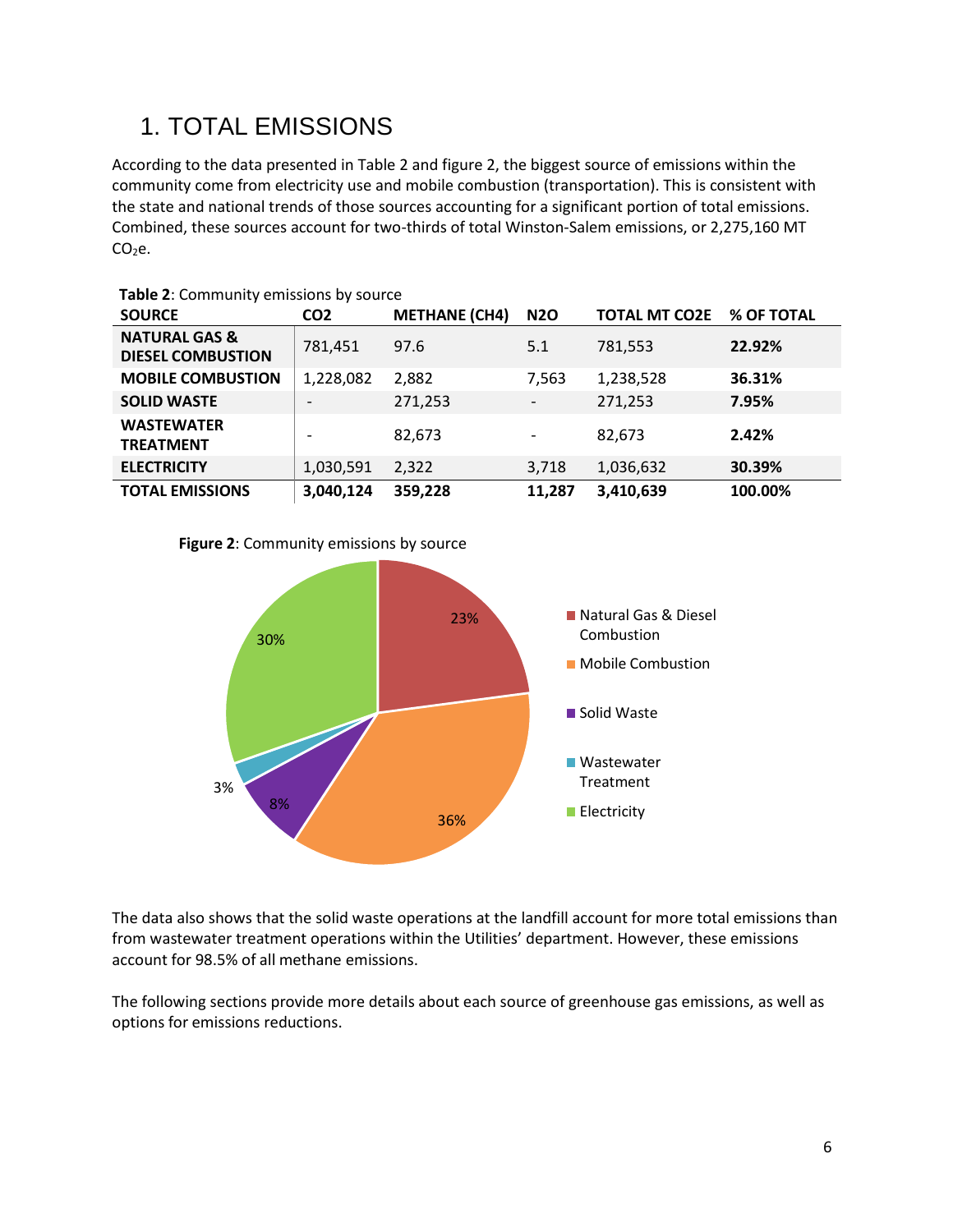## <span id="page-7-0"></span>2. Building Emissions

The building sector is one of the largest emitters of greenhouse gases. Through direct (from the building facility) and indirect (from electricity and natural gas use generated off-site) emissions, building emissions account for about 40% of total emissions in the United States.

The data presented in the following section was put together using building emissions data assumptions from Google Environmental Insights based on the aggregated floor space of the building by type and the consumption of the building (energy intensity). These assumptions were calculated and converted into the appropriate units and put into the EPA Local GHG Emissions Community Module Tool, which provides the data tables used in the analysis.

Residential buildings may include houses and apartments. Non-residential or Commercial/Institutional buildings may include offices, retail, warehouses, commercial and mixed-use buildings. Emissions from industrial and manufacturing facilities are not estimated separately.

## <span id="page-7-1"></span>2.1 Building Emissions Analysis

Based on the data presented in Table 3 and Figures 5, electricity emissions account for almost 60% of all building emissions, residential and non-residential. However, Figure 3 shows that commercial/institutional electricity emissions account for most of that usage compared to residential buildings. One reason for this may be due to the building types and sizes that are included in this sector, such as warehouses, retail and office space, and other similar commercial facilities.

| <b>SECTOR</b>                   | <b>NATURAL GAS &amp; DIESEL</b><br><b>EMISSIONS</b> | <b>ELECTRICITY</b><br><b>EMISSIONS</b> | <b>TOTAL (MT</b><br>CO <sub>2E</sub> ) |
|---------------------------------|-----------------------------------------------------|----------------------------------------|----------------------------------------|
| <b>RESIDENTIAL</b>              | 474.492                                             | 438.756                                | 913.248                                |
| <b>COMMERCIAL/INSTITUTIONAL</b> | 307,061                                             | 597.876                                | 904.937                                |
| <b>TOTAL</b>                    | 781,553                                             | 1,036,632                              | 1,818,185                              |

**Table 3**: Building Emissions by Sector



7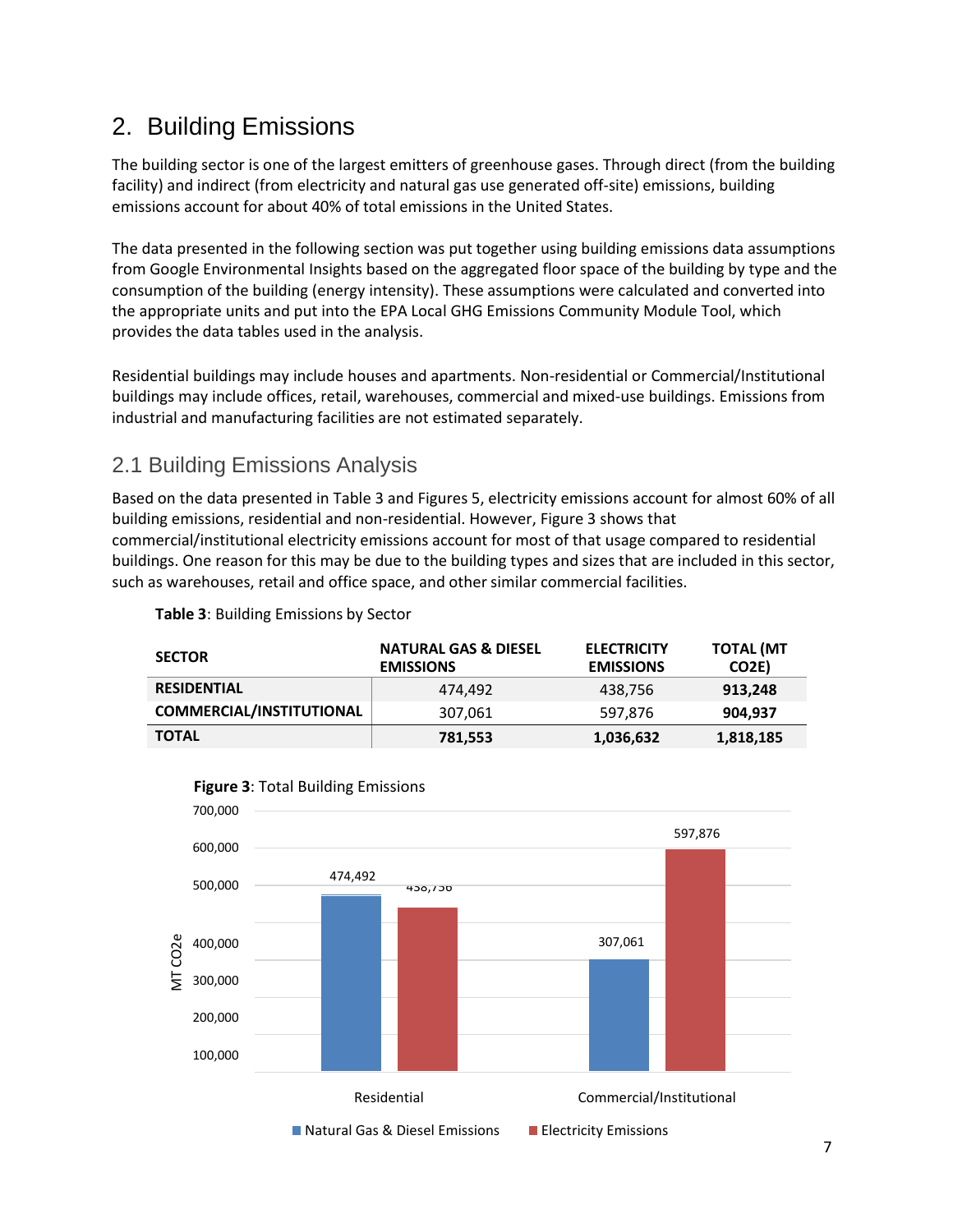

## <span id="page-8-0"></span>2.2 Building Emissions Reduction

To reduce emissions from the building sector, a major component of this work falls under energy efficiency efforts. Because almost 60% of all emissions from buildings is from electricity, implementing efforts that directly reduce electricity use could have the most impact on overall building emissions. Current programs that exist that assist with energy efficient building improvements are EnergySTAR and LEED certifications.

When compared to Durham and Greensboro, Winston-Salem has the fewest number of energy efficient certified buildings by far. Durham has a total of 158 certified energy efficient buildings, Greensboro has 245, and Winston-Salem sits at 68, according to the North Carolina Sustainable Energy Association<sup>3</sup>. With only 31 Energy Star certified and 37 LEED certified buildings, there is significant room for improvement. To encourage more buildings to become certified as energy efficient, the city could incentivize businesses in the city to upgrade, retrofit or build new buildings to meet standards in either certification program.

## <span id="page-8-1"></span>3. Transportation Emissions

Transportation emissions account for 28% of total greenhouse gas emissions in the United States. In North Carolina, however, the transportation sector accounts for 32.5% of total state emissions at 48.72 million metric tons of CO<sub>2</sub> equivalent emissions in 2017<sup>4</sup>.

Annual transportation data came from Google Environmental Insights Explorer tool. The emissions in Winston-Salem are calculated based on an extrapolation of the total distance traveled for all trips taken, the types of vehicles and average fuel consumption of each mode. Google's estimate is a total of all trips taken within the city boundary and trips that cross the city boundary.

<sup>&</sup>lt;sup>3</sup> North Carolina Sustainable Energy Association. Local Government Clean Energy Report, page 11. February 2021. <sup>4</sup> <https://deq.nc.gov/energy-climate/climate-change/greenhouse-gas-inventory>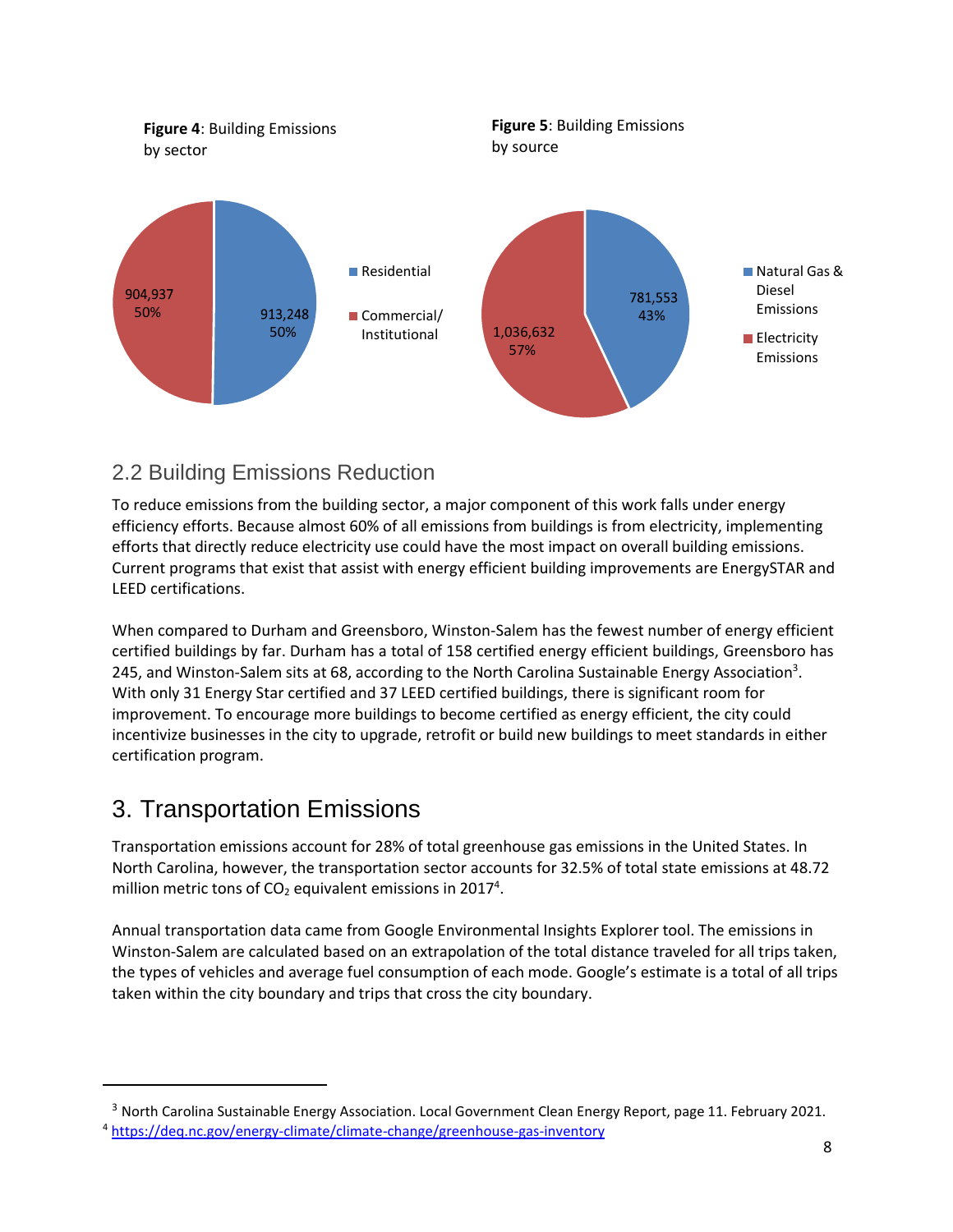The inferred mode of travel guides assumptions for the types of vehicles in the area, the average fuel type and consumption of each mode. Regionally estimated emissions from the Climate Action for Urban Sustainability (CURB) tool - an internationally recognized third-party data source - are applied to all trips for each mode. Assumptions for calculations could be adjusted with more localized data. The assumptions used were a combination of prepopulated data and state level data and are as follows:

- Average vehicle efficiency = 22 mpg (NC DOT)
- Average city emissions factor = 0.009

Google Maps uses aggregated location information from user trips to infer traffic, mode of travel, business, and total distances driven in a city. These are combined with an estimate of the types of vehicles and average fuel consumption of each mode.

### <span id="page-9-0"></span>3.1 Transportation Emissions Analysis

#### 3.1.1 Baseline emissions in 2019

Data included in the following tables come from 2019 residential transportation data from Google Environmental Insights Tool and the commercial data for the city fleet was provided by the Fleet division.

| <b>SECTOR</b>     | <b>VEHICLE GROUP</b>              | <b>FUEL USE</b><br>(GALLONS) | <b>VMT</b>    | <b>NET EMISSIONS</b><br>(CO2E) |
|-------------------|-----------------------------------|------------------------------|---------------|--------------------------------|
| RESIDENTIAL       | <b>Automobile In-Boundary</b>     | 33,817,427                   | 814,939,553   |                                |
|                   | Automobile - Inbound              | 52,282,158                   | 1,255,614,124 |                                |
|                   | Automobile - Outbound             | 51,506,879                   | 1,241,315,775 | 1,218,534                      |
|                   | <b>Standard Bus - In-boundary</b> | 236,364                      | 3,056,192     |                                |
| <b>COMMERCIAL</b> | <b>City Fleet</b>                 | 2,005,182                    | 26,868,740    | 19,994                         |
| <b>TOTAL</b>      |                                   | 139,848,010                  | 3,341,794,384 | 1,238,528                      |

#### **Table 4**: Total 2019 transportation emissions

Inbound trips have the most vehicle miles traveled for the residential transportation sector. These are trips from vehicles driving into the Winston-Salem community boundaries from outside the city. The outbound category has the next highest vehicle miles traveled, followed by in-boundary. In-boundary trips are those that are occurring within the boundaries of Winston-Salem. These three categories account for most of the residential vehicle miles traveled in 2019, and therefore are the highest contributors to the transportation emissions at 98% of the total emissions.

#### 3.1.2 Impact from Coronavirus in 2020

Data in the following table comes from 2020 residential transportation data from Google Environmental Insights Tool. The data for the city fleet was provided by the Fleet division.

| <b>SECTOR</b>      | <b>VEHICLE GROUP</b>              | <b>FUEL USE (GAL)</b> | VMT           | <b>NET EMISSIONS (CO2)</b> |
|--------------------|-----------------------------------|-----------------------|---------------|----------------------------|
| <b>RESIDENTIAL</b> | <b>Automobile In-Boundary</b>     | 23,900,415            | 576,000,000   |                            |
|                    | Automobile - Inbound              | 40,331,950            | 972,000,000   | 919,335                    |
|                    | Automobile - Outbound             | 39,585,062            | 954,000,000   |                            |
| COMMERCIAL         | <b>Standard Bus - In-Boundary</b> | 302,073               | 10,175,322    |                            |
|                    | <b>City Fleet</b>                 | 1,915,581             | 30,259,275    | 16,973                     |
| <b>TOTAL</b>       |                                   | 106,035,081           | 2,542,434,597 | 936,308                    |

#### **Table 5**: Total 2020 transportation emissions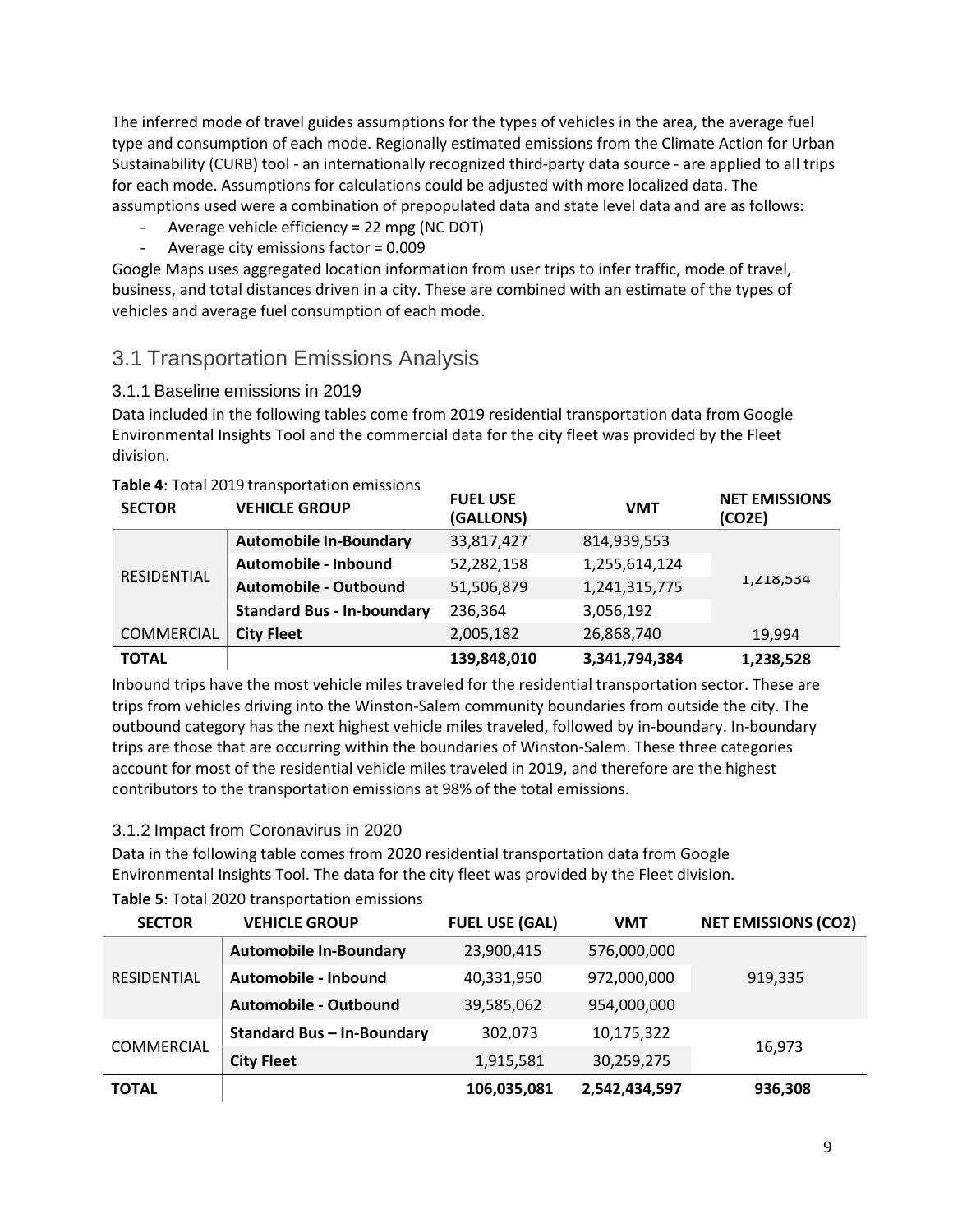In comparison between 2019 and 2020, there is a clear impact on vehicle miles travelled, and therefore total net emissions, from the pandemic. The total reduction in carbon dioxide equivalent in just one yearis 24%.

### <span id="page-10-0"></span>3.2 Transportation Emissions Reduction

As one of the largest GHG emitting sectors, there is an opportunity to take action to reduce transportation emissions. The significant decrease in transportation emissions in 2020 when compared to the previous two years demonstrates that there are currently effective solutions that can be utilized in order to sustain emissions reduction and thereby improve local air quality. The correlation shown in Figure 6 below, where the correlation coefficient "r" is -0.991 in a range of -1 (a perfect negative correlation) to 1 (a perfect positive correlation), shows that there is an almost perfect negative correlation between local air quality and transportation emissions. This means that with almost 100% certainty, continued reduced transportation emissions in the community would improve the number of good air quality days at the same rate.



**Figure 6**: Correlation between transportation emissions and good air quality days.

There may be strategies from 2020 that continue post-pandemic which could continue to keep transportation emissions lower than previous years. Those strategies are identified and listed below.

#### Car-free downtown

A possible solution, that has been introduced on a small scale in the downtown Winston-Salem area during 2020, is a car-free downtown on selected streets. The goal to eliminate or reduce cars from highdensity districts by creating car-free pedestrian zones and limiting vehicles on certain days of the week would not only help reduce overall vehicle emissions, but also help alleviate the urban heat island effect.

As more residential development happens in downtown Winston-Salem, the increased population density could also lead to increased traffic throughout the downtown streets in the Central Business District, leading to higher emissions and more idling vehicles. Those residents would also be impacted by poorer air quality and a hotter microclimate as those increased emissions would further exacerbate the heat island effect.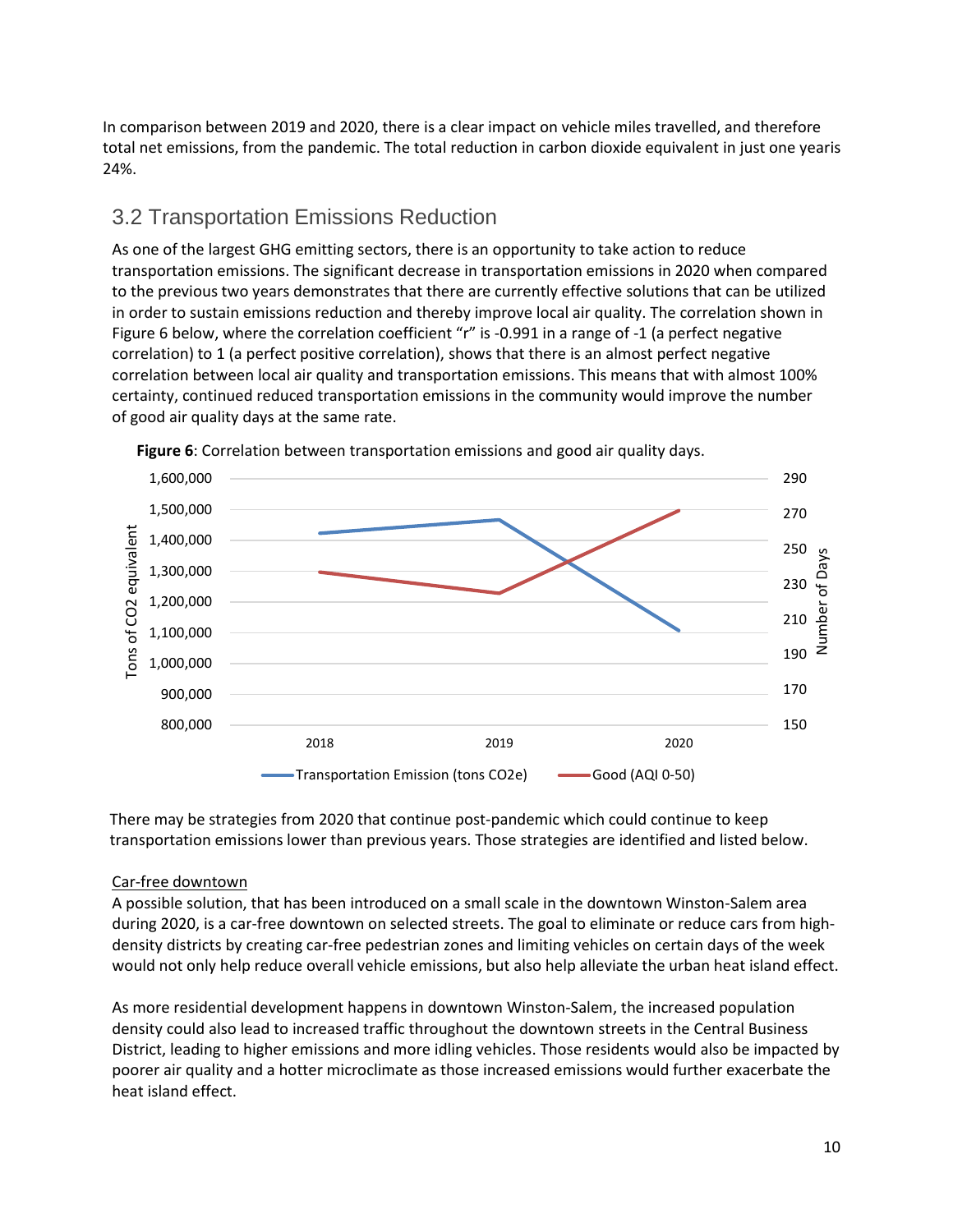However, in 2020, the Downtown Winston-Salem Partnership began hosting The Streatery and The Shoppery programs, which exemplify an abbreviated version or a pilot program of a car-free downtown. These programs closed portions of 4<sup>th</sup> Street and Trade Street in the Central Business District (CBD) to vehicle traffic during certain hours to drive economic support for businesses downtown. The events also offer the public more opportunity to walk rather than drive, especially those residents who live in and around the CBD. As the population in and around the CBD continues to increase as residential buildings are completed, participation in The Streatery and The Shoppery events may increase and further decrease emissions in the area.

#### Electric vehicle charging

To reduce emissions from the transportation sector, a possible solution is to expand electric vehicle (EV) charging infrastructure by directly installing public charging stations and/or incentivizing the private sector to do so. Incentivizing private sector installations could include establishing policies to reduce internal combustion engine (ICE) vehicles in city centers or providing monetary grants or incentives to encourage private businesses to install EV charging infrastructure on their properties.

According to the NC Department of Transportation, Forsyth County has 368 electric vehicles, 265 plug-in hybrid vehicles, and over 5,000 total hybrids as of December 2020<sup>5</sup>. These numbers have increased by 216 registrations in the last two years alone. Figure 7 shows the new EV registrations by month throughout 2020. To meet the growing demand of plug-in vehicles, there are currently three local government-owned Level 2 EV charging stations with no fee to use, and 12 privately owned charging stations. These numbers do not reflect any at-home charging stations that may exist.





<sup>5</sup> <https://www.ncdot.gov/initiatives-policies/environmental/climate-change/Pages/zev-registration-data.aspx>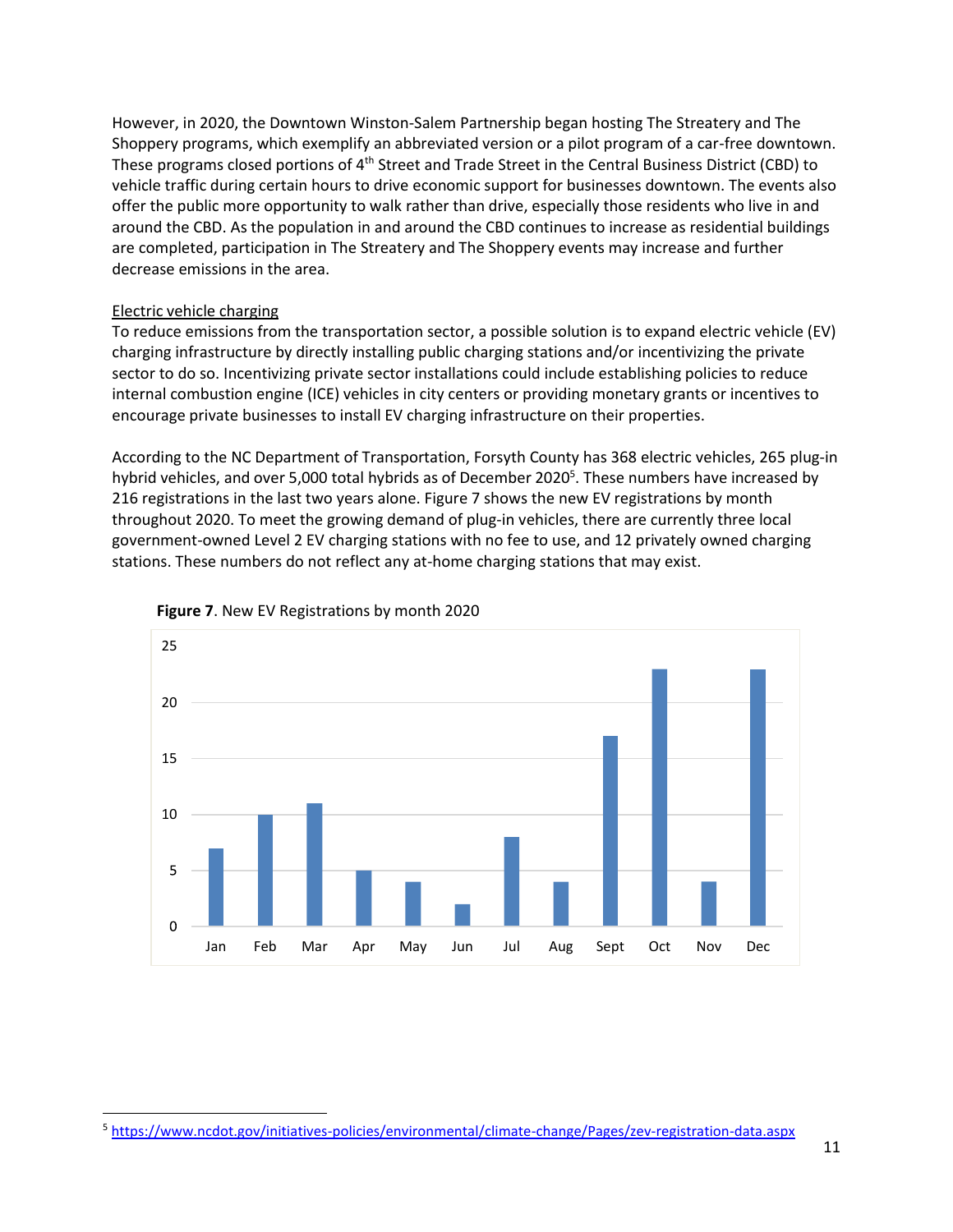Opportunities exist to expand available charging station in Winston-Salem. With the federal administration and North Carolina administration both setting goals to increase access to electric vehicles and the corresponding infrastructure, it is becoming clear that EVs and charging stations are feasible solutions to reducing emissions and pollution across the country. Resources are also increasing to build the necessary infrastructure in municipalities, with assistance available from federal, state and utility-based sources.

Duke Energy launched a Park & Plug EV Pilot Program for North Carolina in 2021. Through phase one of this program, the utility allocated 100 Level 2 charging stations and 24 DC Fast charging stations to the Duke Energy Carolinas.

The North Carolina Department of Environmental Quality received millions of dollars through the Volkswagen Settlement which are being disbursed in grants throughout the state in phases. Their goal is to improve the EV charging station network across the state and help in meeting goals set by Governor Cooper that include registering 80,000 electric vehicles in the state by 2025.

Additionally, the NC DOT created a plan for Zero Emissions Vehicles with a target of registering 80,000 EVs by 2025. The plan also identified 550 state fleet vehicles that are good candidates to be replaced with ZEVs or EVs that if replaced would save \$3.8 million. On the federal level, the Biden-Harris Administration set a goal of installing 500,000 electric vehicle chargers by 2030.

With these goals, government leaders at every level are emphasizing the importance of encouraging the transition from internal combustion vehicles to electric vehicles. To meet the growing demand of both electric vehicles and the charging infrastructure, Winston-Salem needs to continue to invest in these technologies.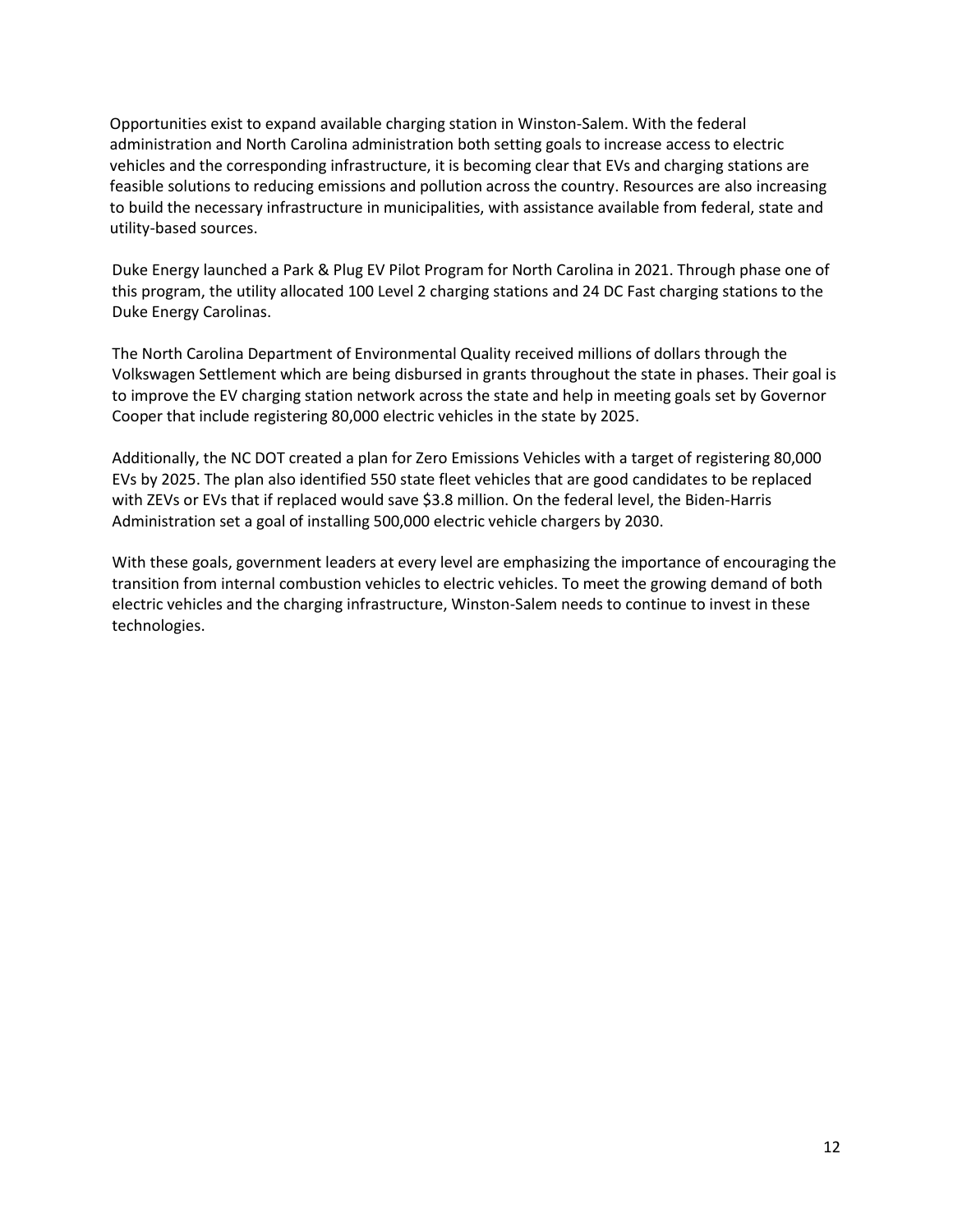# <span id="page-13-0"></span>4. Winston-Salem/Forsyth County Utilities Methane Analysis

The WS/FC Utilities Department oversees two of the biggest producers of methane gas in Winston-Salem - the Hanes Mill Landfill and the Archie Elledge Wastewater treatment facility. Both the landfill and wastewater divisions employ methane capture technology in order to reduce overall emissions in the community and to also utilize that gas as an energy source for the facilities.

Total methane produced from 2020 WS/FC Utilities operations is 1,241,699,314 standard cubic feet (scf). However, due to the methane capture technology employed at both the wastewater treatment plants and the landfill, 934,331,567 scf of methane was captured and utilized. This leaves the net methane emissions as 307,367,747 scf.



### <span id="page-13-1"></span>4.1 Wastewater Methane Emissions

The Archie Elledge Wastewater Treatment Plant has a total treatment capacity of 31 million gallons a day, more than half of the total treatment capacity of the two wastewater treatment plants in Winston-Salem. Total methane gas produced by the Elledge Wastewater Treatment Plant for 2020 is 114,740,223 scf. Waste gas is the gas that is not used in any capacity and therefore emitted into the atmosphere, which accounts for 27% of total methane produced by the wastewater treatment plant, or 82,673 MT  $CO<sub>2</sub>$  equivalent.



**Figure 9**: Elledge Wastewater Treatment Plant Methane emissions 2020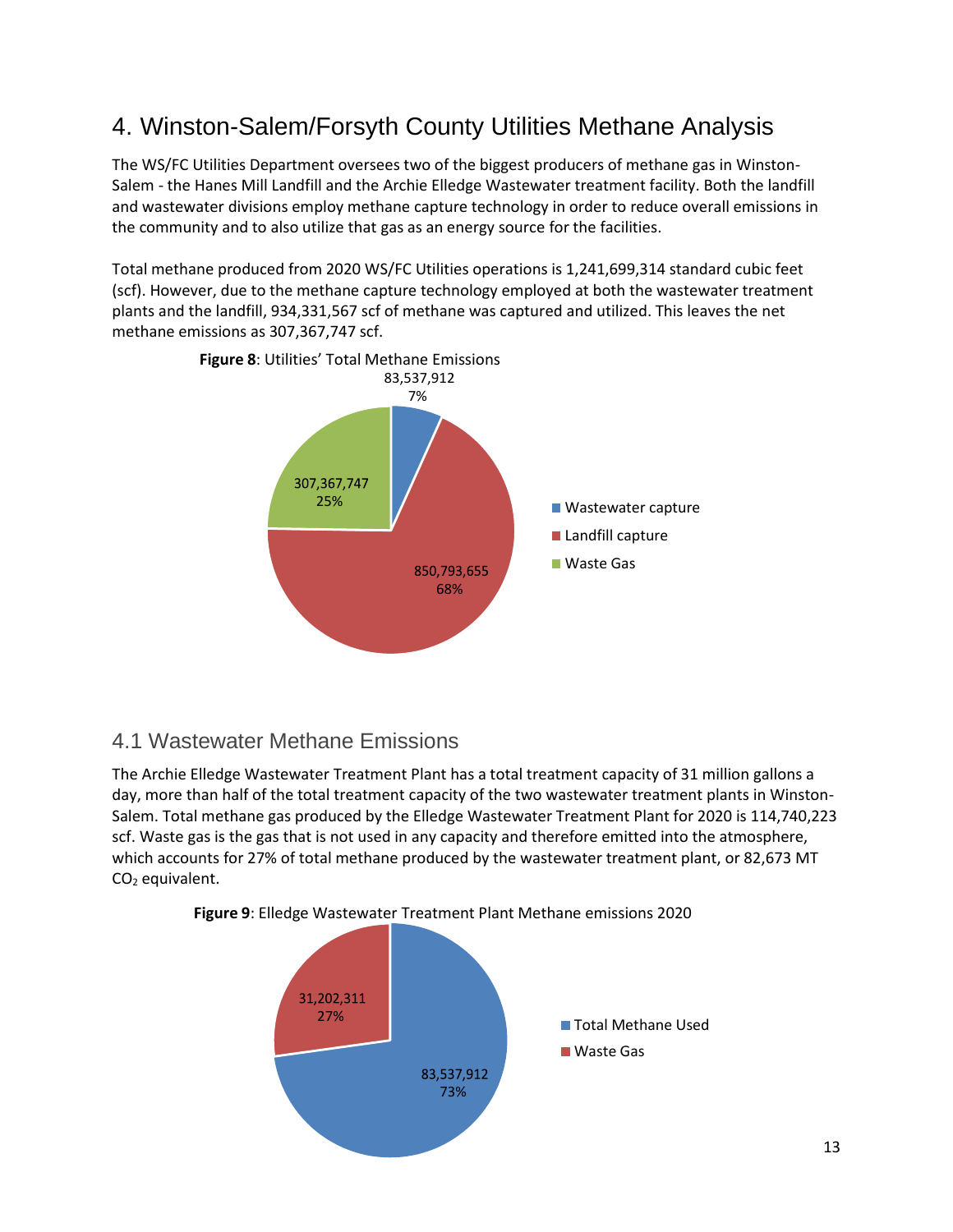## <span id="page-14-0"></span>4.2 Hanes Mill Landfill Methane Emissions

The Hanes Mill Road Landfill is another major emitter of methane gas in Winston-Salem/Forsyth County. The landfill produced a total of 1,126,959,091 standard cubic feet (scf) of methane in 2020. With a 75.49% collection efficiency of the landfill gas control devices, however, about 851 million standard cubic feet of that methane was captured and destroyed through the generator/flares. Considering the captured methane, the net methane released into the atmosphere in 2020 was 276,165,436 scf for the year, or 271,253 MT  $CO<sub>2</sub>$  equivalent.



**Figure 10**: Hanes Mill Landfill methane emissions (scf) 2020

# <span id="page-14-1"></span>5. Rooftop Solar Potential

Solar energy is a known and accessible solution to assist cities and communities in reducing carbon dioxide emissions. This section looks at the total possible capacity of residential and commercial rooftop solar panels to reduce emissions in Winston-Salem. Data compiled from Google Environmental Insights and the Local Government Energy Report for Winston-Salem provided by North Carolina Southern Energy Association (NCSEA).

The Google Environmental Insights Rooftop Solar Potential tool estimates the technical solar potential of all buildings in a region with the most recent available data, in this case from November 2015. Technical potential includes electricity generated by the rooftop area suitable for solar panels assuming economics and grid integration are not a constraint. Based on certain assumptions determined by the Google Environmental Insights Explorer Tool, installations meet the following criteria:

- Sunlight: Every included panel receives at least 75% of the maximum annual sun in the area. For Winston-Salem, the average value of the threshold is 1084.60 kWh/kW.
- Installation size: Every included roof has a total potential installation size of at least 2kW.
- Space and obstacles: Only areas of the roof with enough space to install 4 adjacent solar panels are included. Obstacles like chimneys are taken into account.

Assuming 100% utilization of rooftop solar potential, the potential emissions reductions is equivalent to 1,140,000 total tCO<sub>2</sub>e per year. As seen in Figure 11, the possible reductions if the full solar potential was reached would be enough to almost fully offset electricity emissions, the second largest producer of community emissions.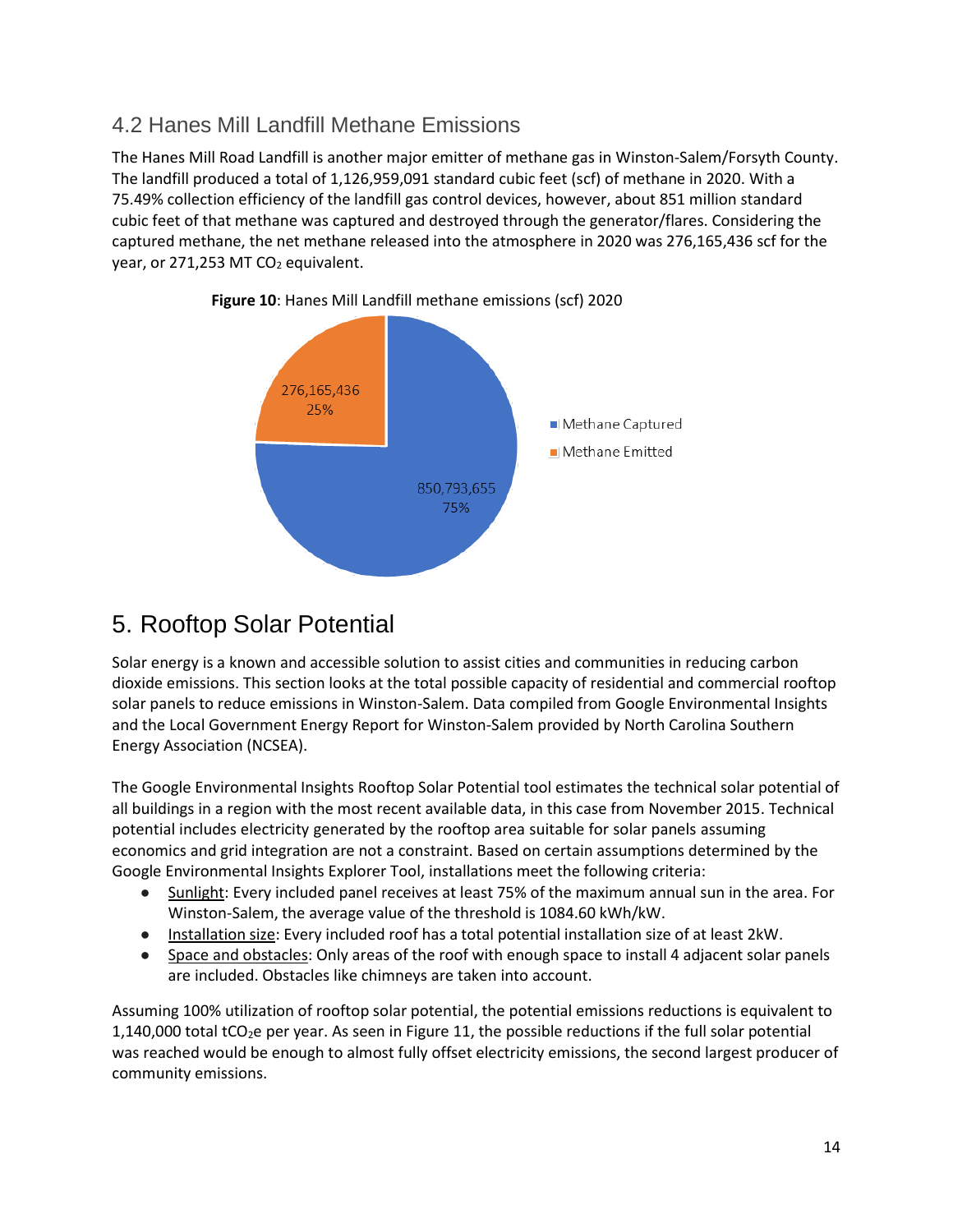

#### **Figure 11**: Potential solar PV emissions reductions compared to emissions by sector

Image 1 shows the location of current renewable energy systems, all of which are solar PV, in Winston-Salem compared to where in the city the rooftops get the most sunlight. There is a total of 197 residential systems (red dots) and 27 commercial systems (blue dots).



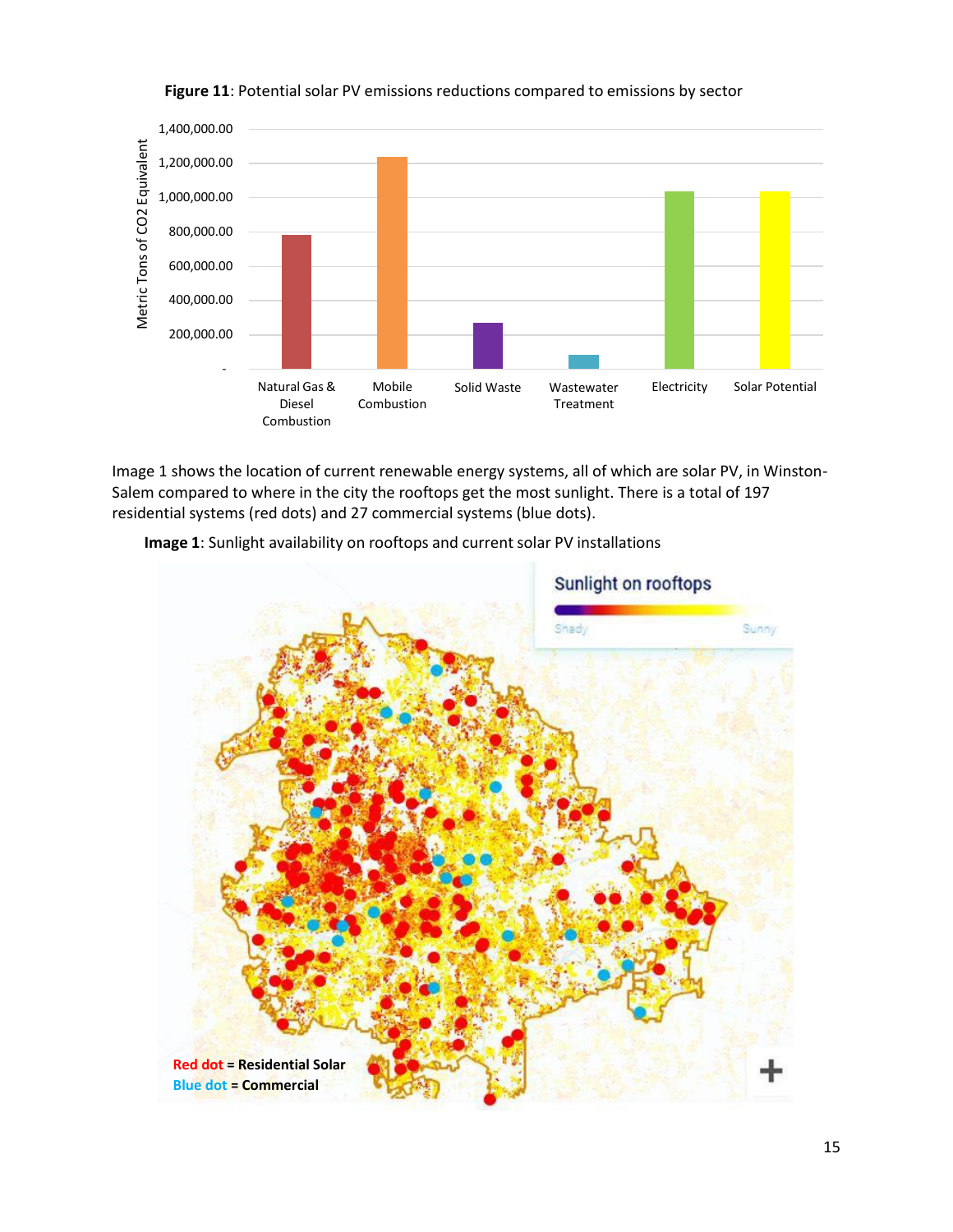### <span id="page-16-0"></span>5.1 Rooftop Solar Analysis

According to NCSEA, residential rooftop solar PV systems account for 88% of all installed systems in Winston-Salem. However, 59% of generating capacity comes from the commercial systems. The total capacity of these solar PV systems is 2.85 MW.

Based on the map, many residential renewable systems are in areas where there may be less optimal sunlight availability. Those systems are also located in areas of the city that are middle- or higherincome areas. For maps showing the distribution of wealth in Winston-Salem, reference Appendix A. This analysis implies that if the city or community wants to maximize the amount of energy provided by solar PV, there should be more work done in lower-income areas of the city for residents where there is more available sunlight on roofs.

When compared to other North Carolina cities of similar size, Durham has more residential solar PV systems than Winston-Salem and Greensboro combined, according to NCSEA. However, Greensboro's generating capacity is more than that of Winston-Salem and Durham combined due to the presence of a utility-scale system and capacity of commercial scale systems.

## <span id="page-16-1"></span>6. Identify gaps in community data

While the data in this report covers a significant portion of community emissions, there are gaps in what data is available. The following gap analysis is based on two online reporting tools the city has reported to in the past – CDP and ACEEE. These tools have helped provide a baseline understanding for local government operations data, and as they expand to cover additional topics, gaps in accessible data become clear.

### <span id="page-16-2"></span>6.1 Industrial Emissions

In the 2008 Greenhouse Gas Inventory and Local Action Plan to Reduce Emissions report for Winston-Salem, the data from 2006 showed that industrial emissions accounted for 18% of total community emissions. In conducting research for this report, that data was not readily available. To provide a full update to the 2008 inventory, this research would be necessary. However, this report serves beyond an inventory capacity as solutions for potential emission reductions are included. Reducing industrial emissions is a more complicated strategy, and therefore the purposes of this report to provide an overview of community emissions and possible reduction actions are met with the sectors that are included.

### <span id="page-16-3"></span>6.2 Urban Heat Islands

Urban Heat Islands are a threat in urban areas with dense built environment that absorbs heat making those areas warmer than surrounding areas. A visual representation of the heat island effect can be found in Appendix B. As the climate changes and the global temperature rises, the urban heat island effect becomes a likelier and more dangerous threat.

This issue could impact community greenhouse gas emissions from the energy used by the building sector. Buildings located in areas affected by the urban heat island effect are likely to use more energy than buildings in less dense areas. This is because the built environment absorbs extra heat leading to more energy used for cooling systems.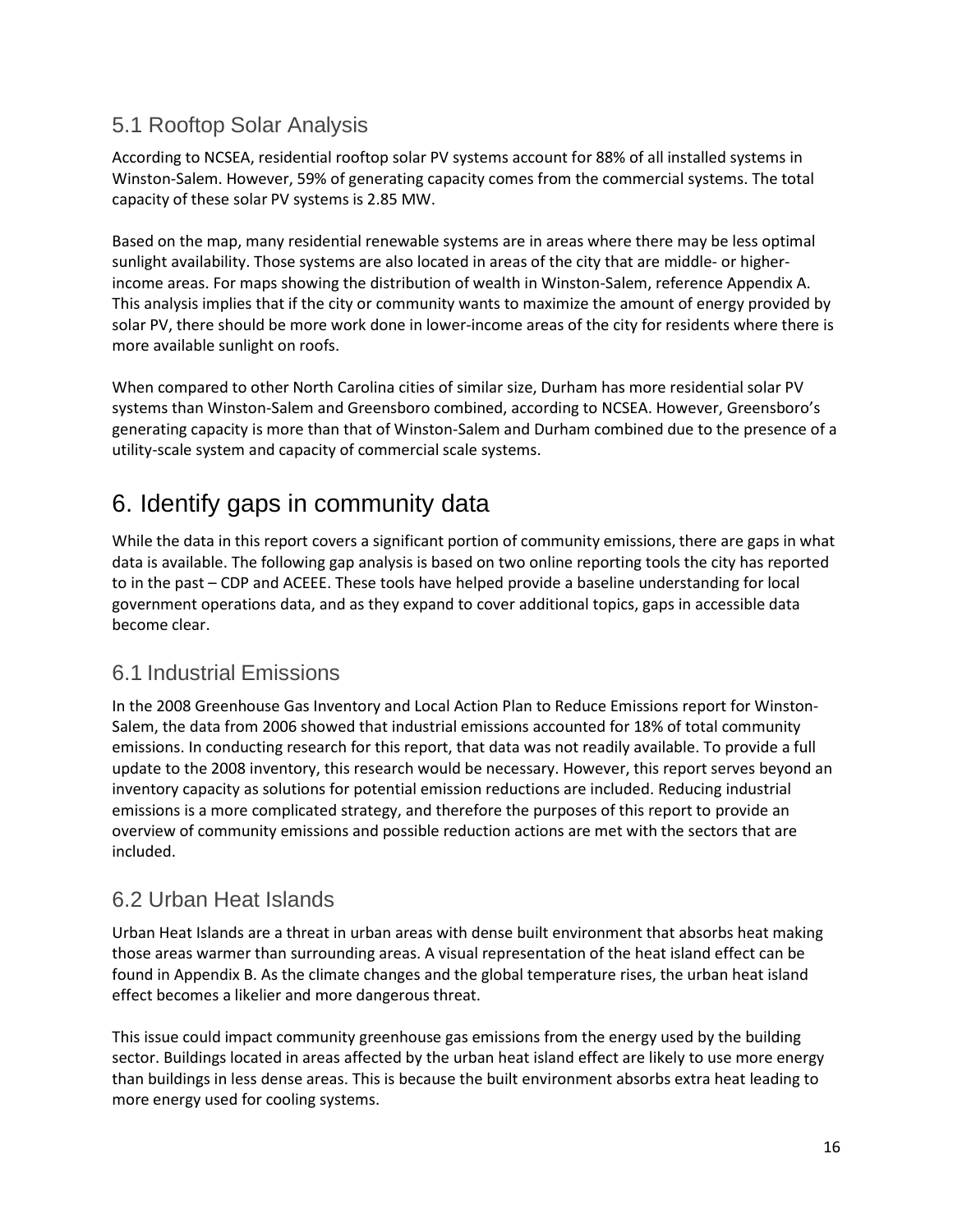As more development takes place in and around the CBD, studying the local urban heat islands will be important to study to determine if any areas in the city are experiencing additional heat related risks and may be using more energy. Studies related to this topic can help identify at risk areas, or which populations may be more vulnerable from living in neighborhoods experiencing warmer temperatures. Once these areas are identified, steps can be taken to mitigate these threats.

## <span id="page-17-0"></span>6.3 Tree Canopy Analysis

Tree Canopy analysis is important to community greenhouse gas emissions as trees are a major carbon sink, which means trees have capacity to absorb carbon emissions in the community, and lower net emissions.

A thorough analysis of the tree canopy in Winston-Salem would help accurately estimate the percentage of canopy cover throughout the city. That analysis can inform future planting efforts for programs like Community Roots Day or by city parks and trails. Trees can also be used to mitigate heat stress that may occur from the Urban Heat Island effect.

# <span id="page-17-1"></span>7. Conclusion

In researching the community GHG emissions for Winston-Salem, local data kept consistent with state and national data. Residential transportation and commercial building energy use are the two sectors contributing the most greenhouse gases locally, contributing 62% of the total emissions in the community at 2,123,471 MT CO<sub>2</sub>e. However, there are also possible solutions that can be implemented that target each sector to reduce future emissions, such as a car-free downtown program and increasing EV infrastructure for transportation emissions reductions, and incentivizing more energy efficient buildings for energy use reductions.

With these emissions sources identified, there are also gaps in the data. One such gap is a study of any heat islands or areas within the community more susceptible to higher emissions and higher temperatures due to higher development. Another gap exists that identifies locations and capacity of any carbon sinks that may exist in the community. If these areas were to be studies, additional solutions may present themselves as possibilities for implementation to reduce community emissions.

If the City of Winston-Salem is to set any further reduction goals or keep in line with those set by the state and federal governments, benchmarking community emissions data will be vital in tracking any local changes or impacts. This informal report establishes the baseline study of the various emissions sources and sectors and can be built upon as current data gaps get filled in.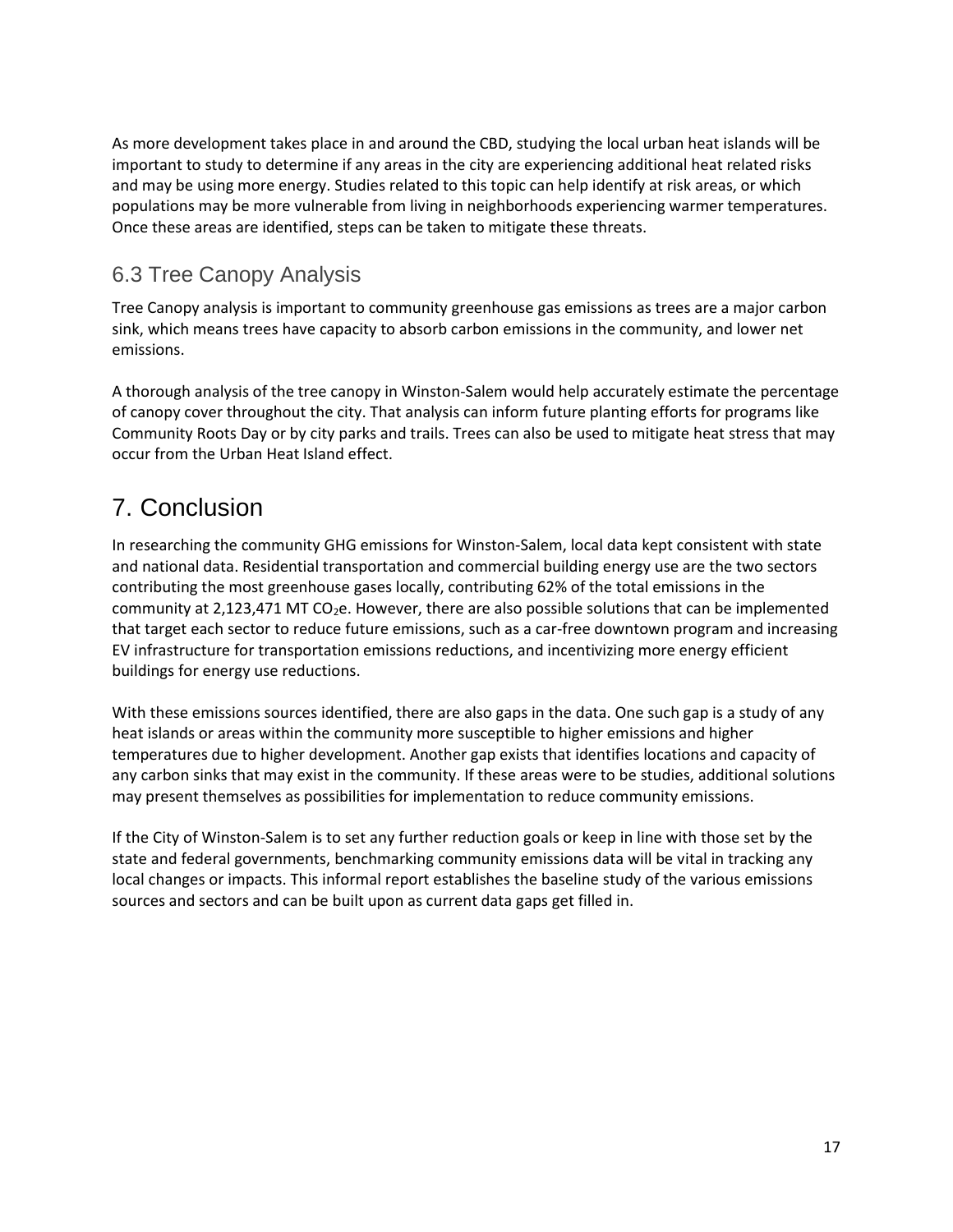# <span id="page-18-0"></span>Appendix A

Based on the two figures below, there is evidence to support that those living east of downtown Winston-Salem tend to have lower incomes and be closer to the poverty level. These are the same areas with more sunlight availability on roofs as shown in Image 1, which supports the idea that there is more solar energy potential in those areas but that there may need to be efforts to assist with the cost of solar PV installation.





87556 - 250001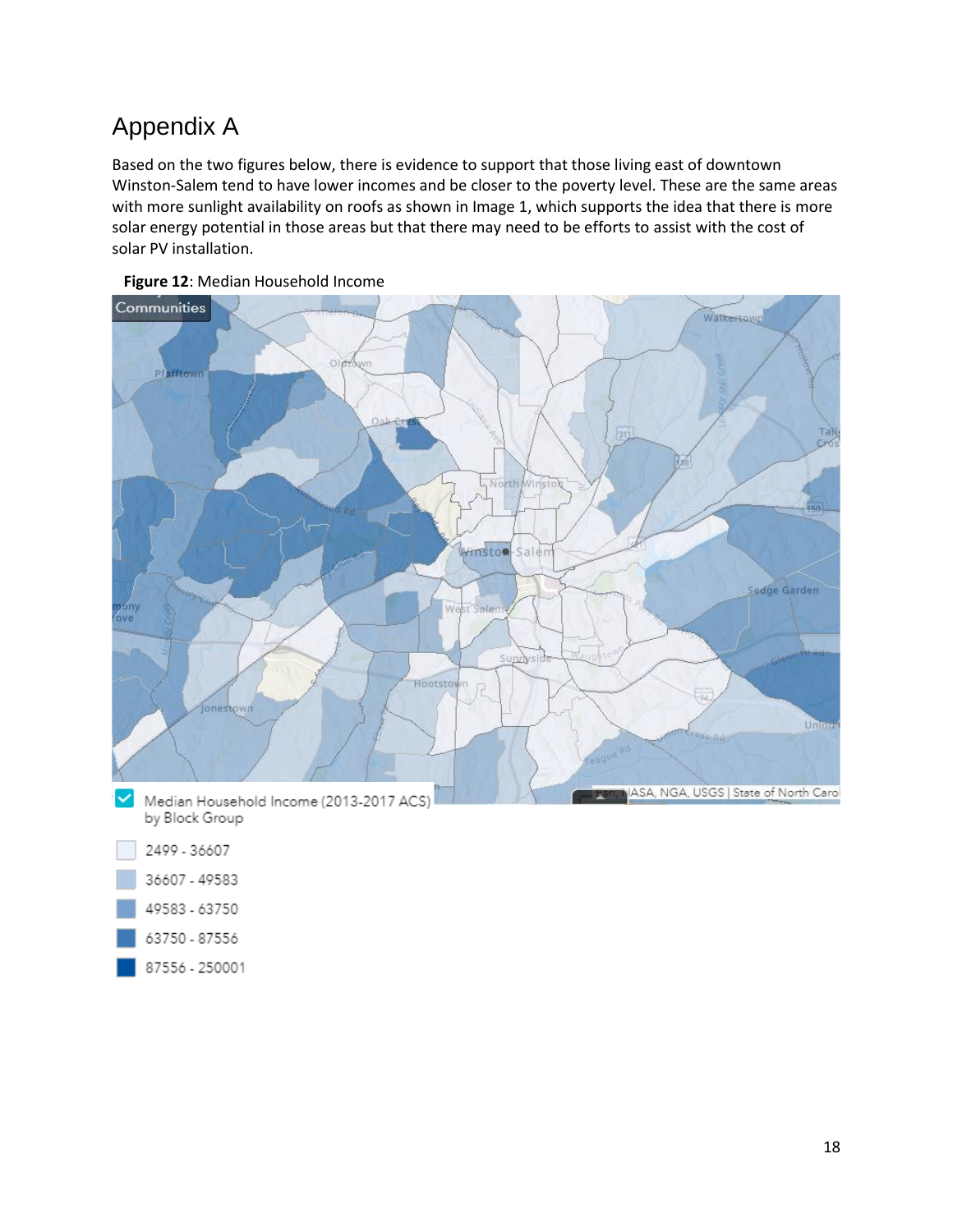



47 - 100